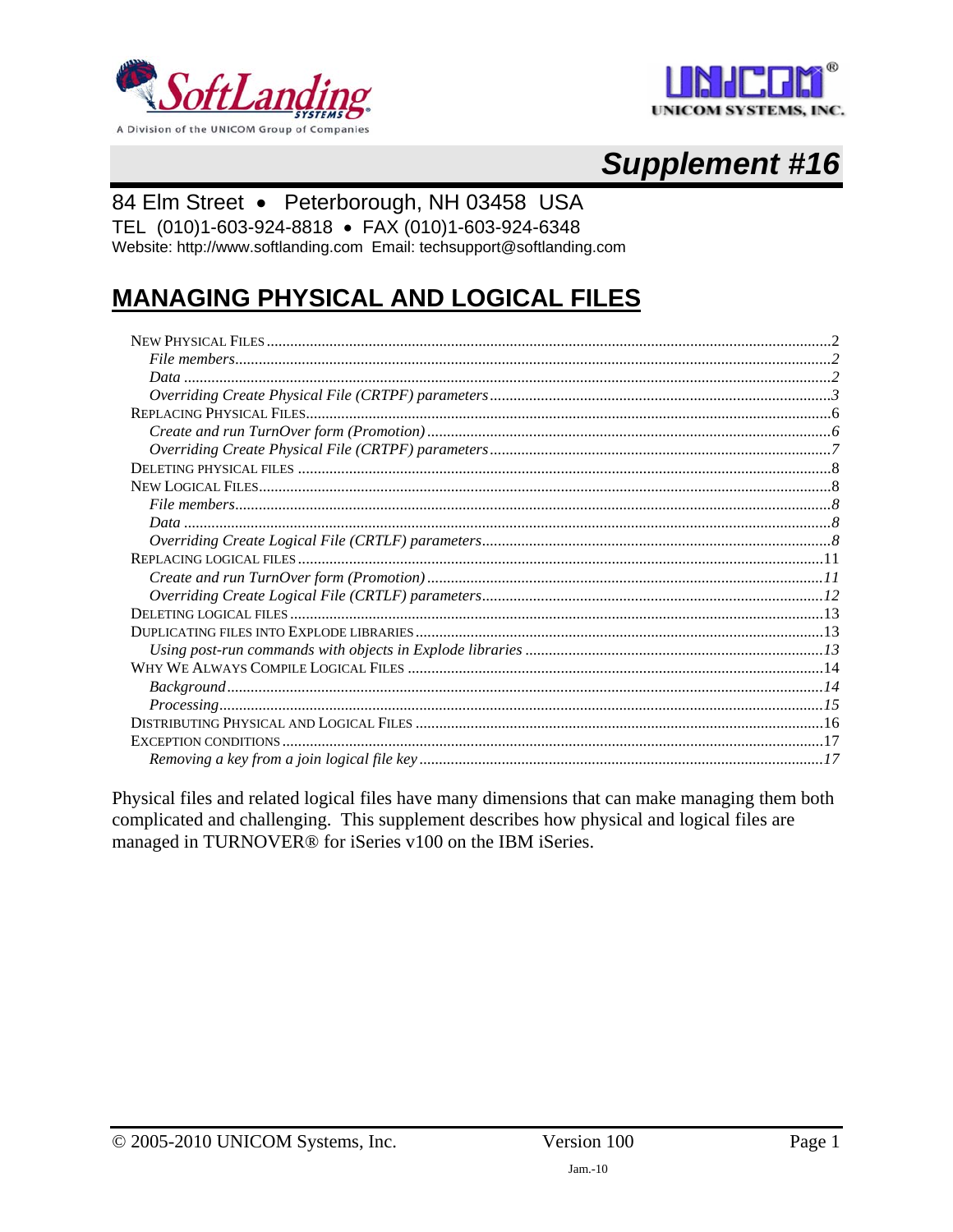## <span id="page-1-0"></span>**NEW PHYSICAL FILES**

Physical File (PF) source code is created in a development library and then promoted into a target test or production library. The method of promotion can be copy source and compile object, move object or create duplicate object. The method is determined by value of the *Method* parameter of the application definition and, at run time, by the *Method* specified on the TURNOVER® for iSeries v100 form line.

### <span id="page-1-1"></span>**File members**

TURNOVER® for iSeries v100 creates a new physical file with one member (member name equal to file name). You must add additional members to the file after the file is created using the **ADDPFM** command. TURNOVER® for iSeries v100 doesn't automatically replicate members from the test file. The **ADDPFM** command can be entered as a post-run command of the same TURNOVER® for iSeries v100 form.

### <span id="page-1-2"></span>**Data**

Normally, your new file doesn't contain data; however, if data needs to be copied into the new file from the test file, you can change the **CPYFMT** parameter of the TURNOVER® for iSeries v100 form line record to specify **\*FROMFILE**. To do so, edit the form and change the line details.

If data needs to be copied from a file in some other location (a file in another library), you can include a post-run command to copy that file.

If data needs to be converted from another file (the new file is sufficiently different from the old), you can include a post-run command to call a conversion program to copy data to the new file. The conversion program can be turned over on the same form, if you want.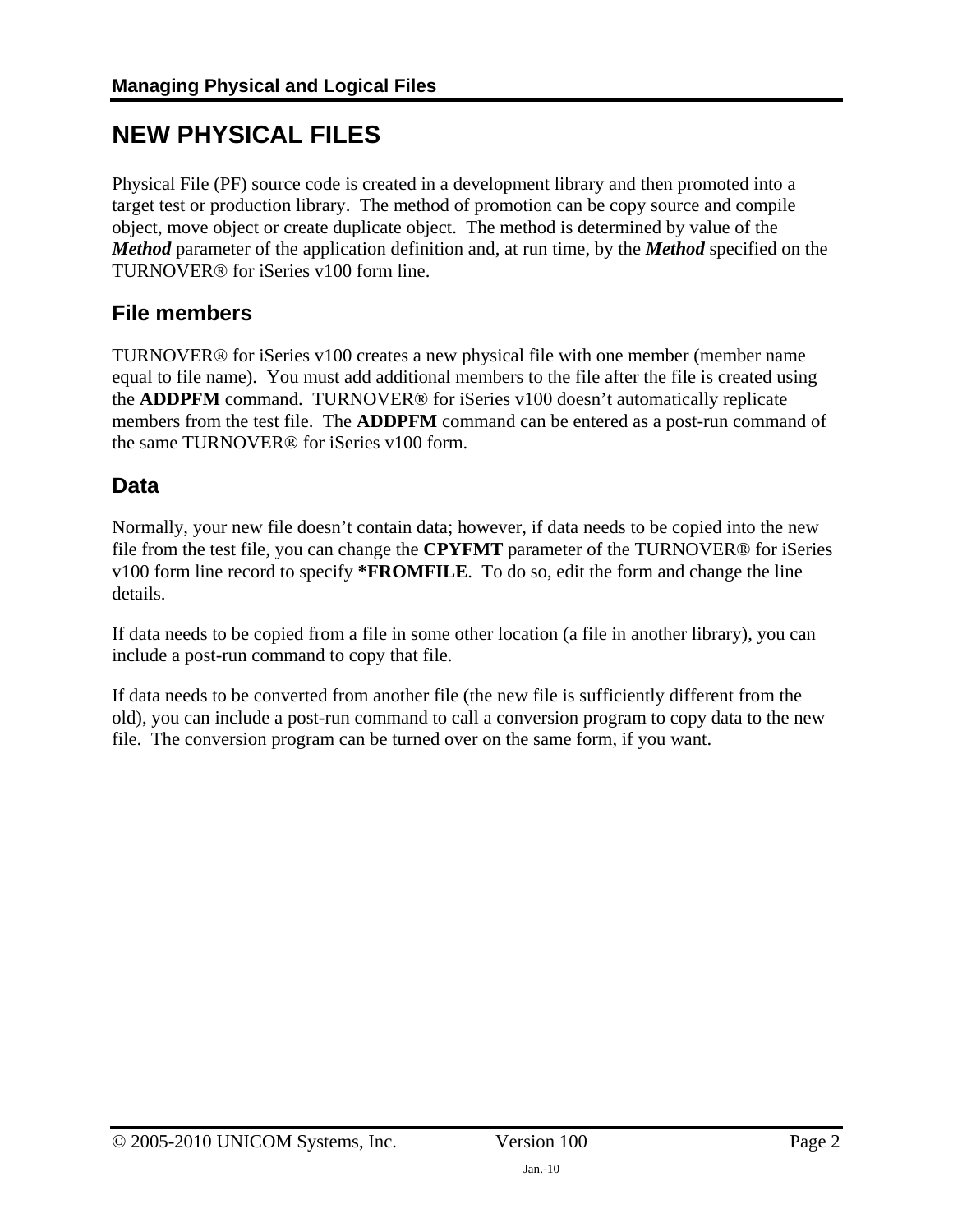### <span id="page-2-0"></span>**Overriding Create Physical File (CRTPF) parameters**

Create parameters can either be specified by referring to a reference object, a test object or, when replacing an existing file, the old object. Occasionally, you may want to specify, explicitly in the create command, the parameters to be used when creating a particular file.

#### **Changing defaults on the Create PF command**

The **CRTPF** command associated with the object type PF can be changed within TURNOVER® for iSeries v100 without affecting the version of the command in QSYS. To do so, select Main Menu option **8** and then option **4**. Type **2** next to the object type you want to change. Prompt the create command and change the parameters you want to change. **Caution:** This change applies to all applications defined to TURNOVER® for iSeries v100 on your system.

#### **Setting create parameters using a reference object**

Certain physical file parameter values, such as size and maximum number of members, can be assigned to the new file based on the old file, the test file or a reference file. Parameters set this way include any parameter you can change using a change physical file command. The *Create parameters* field value determines how these values are set when the file is promoted.

You can set up reference objects such as:

#### **REFPF**, **REFLF**, **REFMSGF**, **REFPGM**, **REFCMD**, **REFDSPF**, **REFPRTF**

in your production library, and then type **REF\*** in the *Create Reference Object* field for the form line. TURNOVER® for iSeries v100 parses together "REF" and the object type code (for example, CLP) and then looks for that reference object. TURNOVER® for iSeries v100 uses that as the reference object.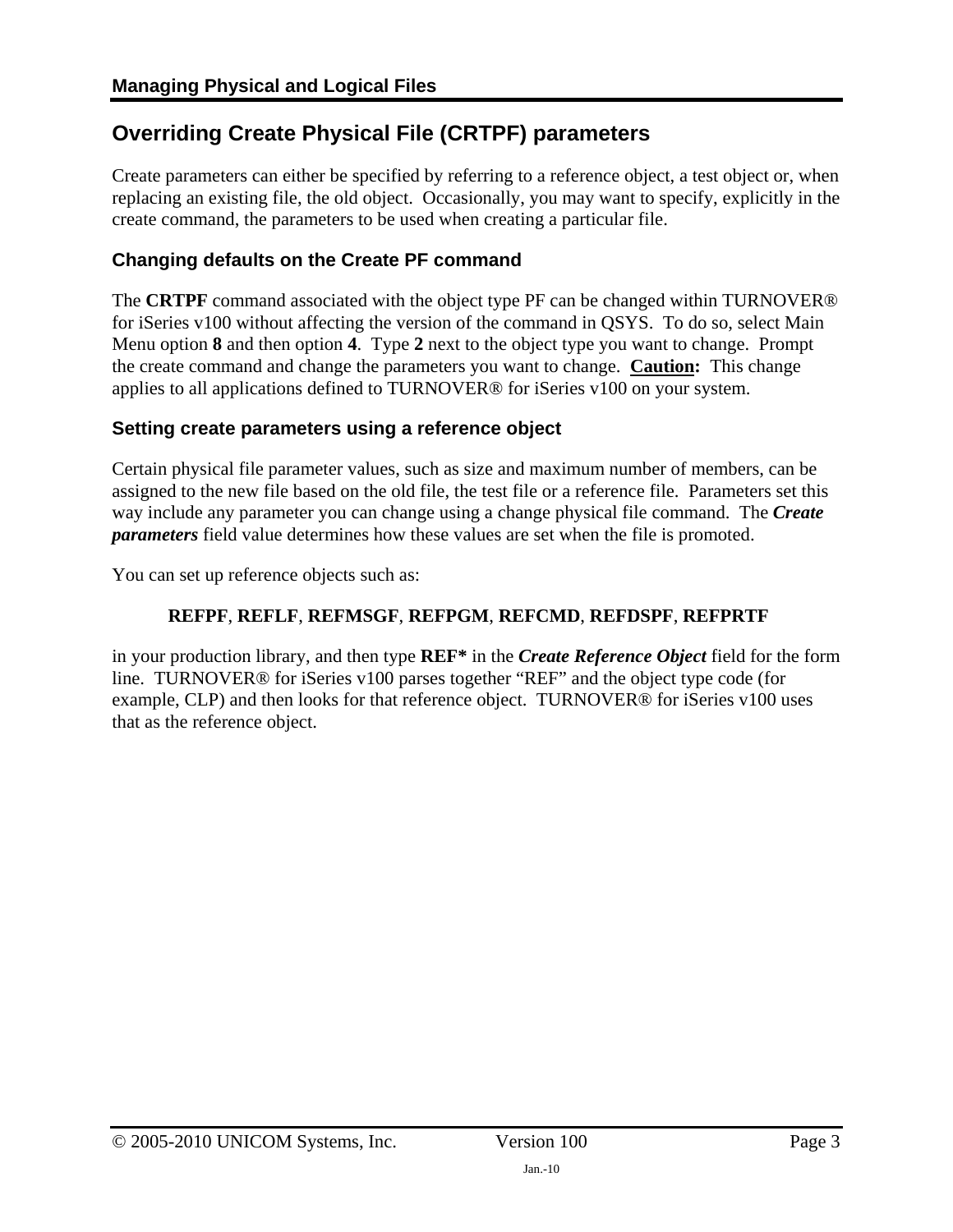The Create parameter default values are as follows:

- **P=** Use the target object as a reference for relevant parameters when creating this object. If the object is new, use the named reference object (**REF\*** or equivalent), if present. If the reference object is specified but isn't found, an error is issued. If the *Reference object* isn't specified (that is, is blank), TURNOVER® for iSeries v100 uses the create command defaults, as specified on the TURNOVER® for iSeries v100 Object Type File command field as if this field had been coded **S**. If the application is a multi-level application, and *Create parameters* is **P** and a production object exists at a higher level, TURNOVER® for iSeries v100 uses the production object as the reference object and sets the *Create parameters* code to **R**.
- **T=** Use the from-object as a reference for parameters when creating this object. If the object doesn't exist in test, use the named reference object or the TURNOVER® for iSeries v100 type code command default. **Note:** This value cannot be used on the remote computer.
- **S=** Use the command in the TURNOVER® for iSeries v100 Object Type file for the create object command.
- **R=** Use the named object (entered in the space provided on the panel) as a reference when creating this object. If the reference object doesn't exist, TURNOVER<sup>®</sup> for iSeries v100 will issue an error message.
- **C=** Parameters are specified explicitly when a line is added to the form.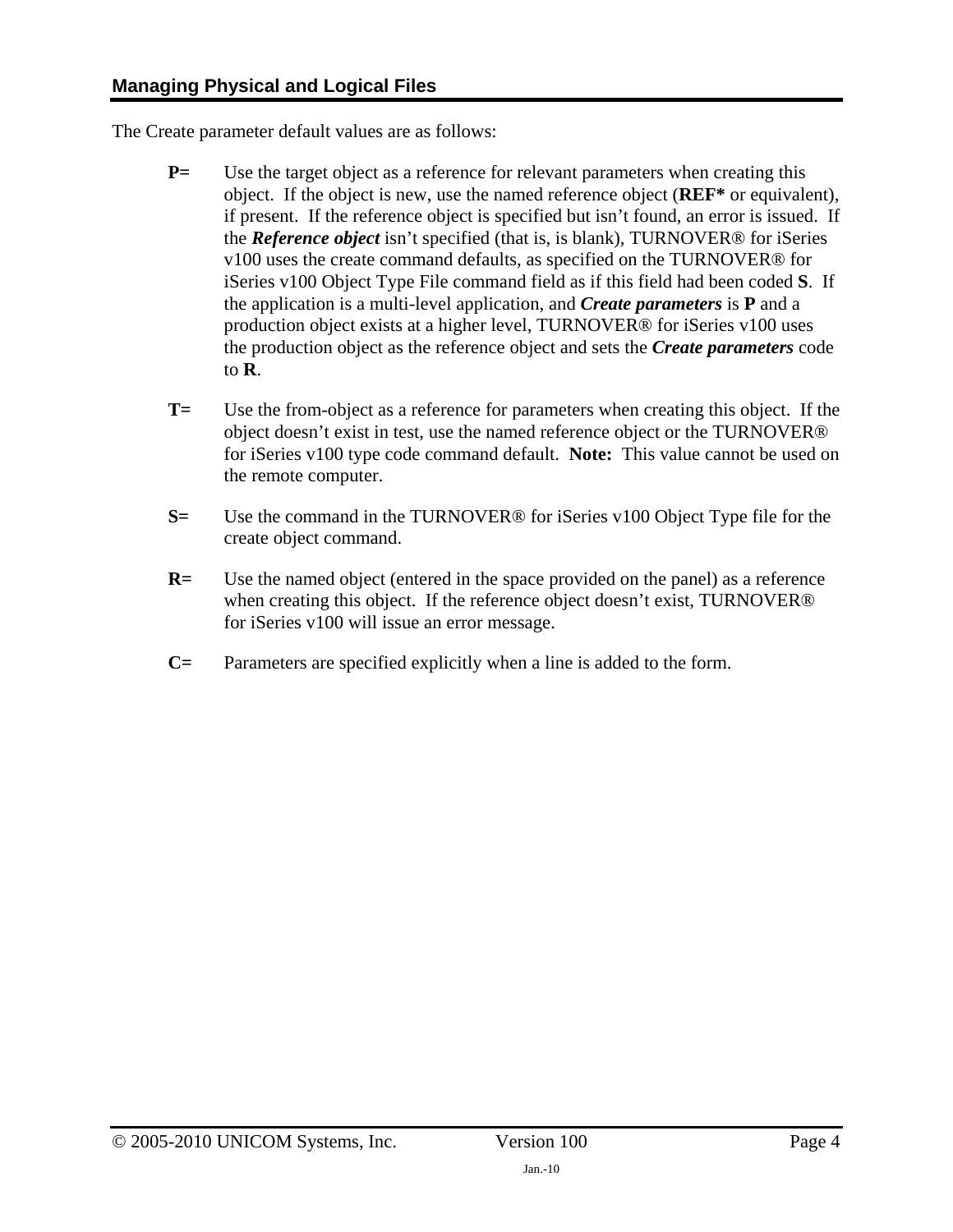#### **Overriding file creation parameters**

Occasionally, you may want to override physical file parameters specified for the create command or reference object (see *[Overriding Create Physical File \(CRTPF\) parameters](#page-6-0)* on page **[3](#page-2-0)**).

You can change (override) the create physical file command parameters that you want to use. To do so, edit the TURNOVER® for iSeries v100 form and select the form line containing the file using option **10**, and then override the command parameters. Also, from your Programmer Worklist, you can use option **36** (*Compile*) and press **F4** to prompt. TURNOVER® for iSeries v100 remembers the parameter settings when it creates the object; and if you change the same file again later, TURNOVER® for iSeries v100 prompts you to include the same overrides. For more information, see:

- *Line Defaults* section in *Chapter 1* of the *TURNOVER® for iSeries v100 User Guide*
- *Changing a form line* section in *Chapter 6* of the *TURNOVER® for iSeries v100 User Guide*
- *Using create command overrides* section of the *TURNOVER® for iSeries v100 Developer's Guide*.

#### **Change the file using a post-run command**

If you want, you can include a post-run command to change or manipulate a file after it has been created by TURNOVER® for iSeries v100. To enter a post-run command, edit the TURNOVER® for iSeries v100 form and type a **12** on the form line for your file. Additionally, you can use option **38** (*Pre/post-Cmds*) from your Programmer Worklist. Type the post-run command. TURNOVER® for iSeries v100 associates this command with the file. If you change it again later, TURNOVER® for iSeries v100 prompts you to include the same post-run command again.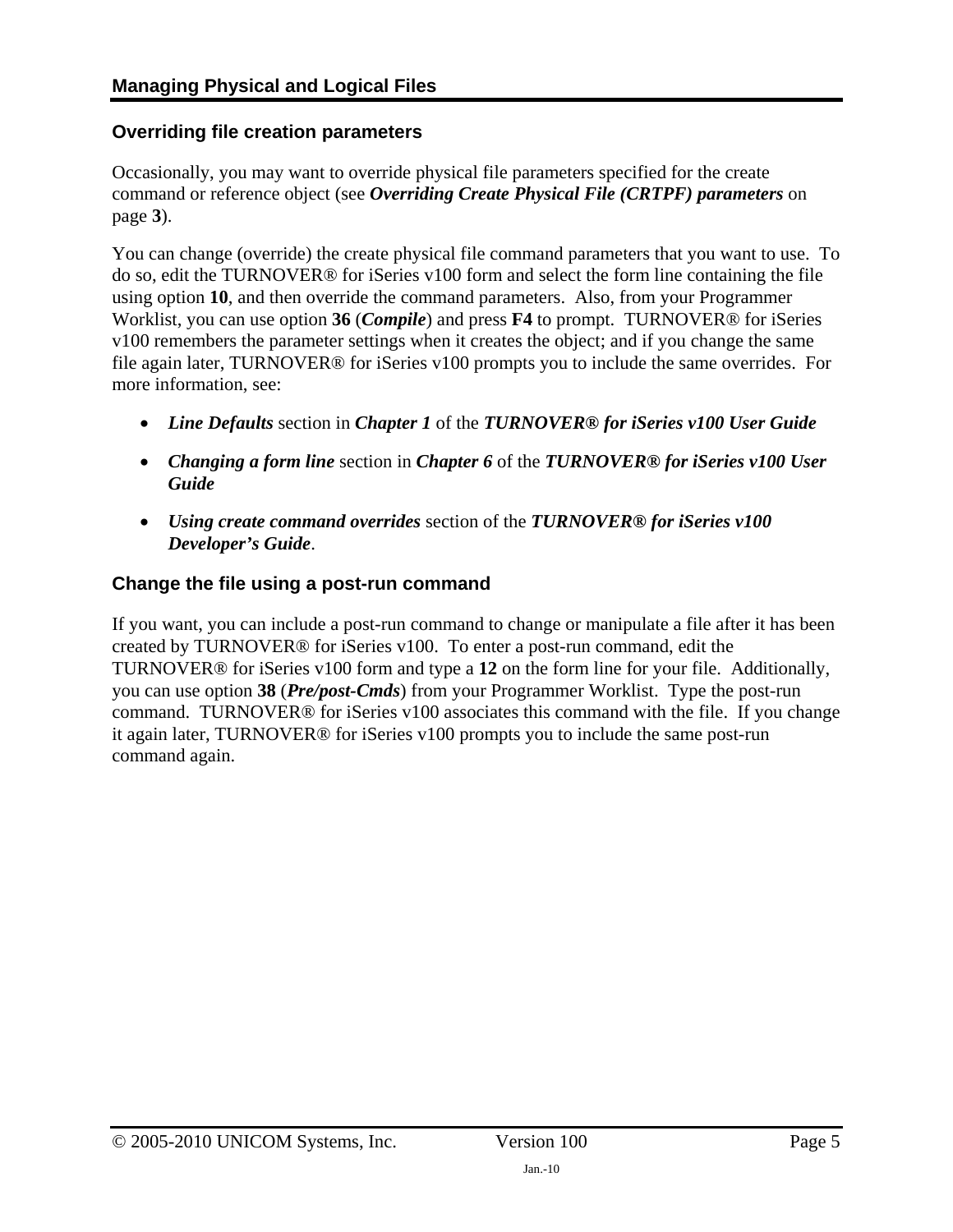## <span id="page-5-0"></span>**REPLACING PHYSICAL FILES**

To checkout out source for a physical file, TURNOVER® for iSeries v100 refers to the object description and application definition to locate the source, and then copies it to your development library.

If you use TURNOVER® for iSeries v100's cross reference, or a product interfaced to by TURNOVER® for iSeries v[1](#page-5-2)00,<sup>1</sup> you can consult the cross reference to display a list of related objects that refer to the file you're checking out. If you need to change any of these, check out the related object. If you only need to recompile the object later, then don't check it out; TURNOVER® for iSeries v100 enables you to recreate the dependent objects in production later, when you promote the file to production.

The programmer can make changes to the file, compile the object, and test the file in the development library.

### <span id="page-5-1"></span>**Create and run TURNOVER® for iSeries v100 form (Promotion)**

When you add a physical file to a TURNOVER® for iSeries v100 form, TURNOVER® for iSeries v100 checks for logical files related to the physical file in the target library (the file being replaced). If logical files exist, TURNOVER® for iSeries v100 adds these to the form automatically. TURNOVER® for iSeries v100 doesn't allow a form to be submitted to run which doesn't have related logical files on the form. If you don't want to recreate the logical files, then you must include lines on the form to delete the logicals you don't want to recreate.

#### **Promotion**

 $\overline{a}$ 

You can decide to compile, move, or duplicate files into the target library.

When the TURNOVER® for iSeries v100 form runs, TURNOVER® for iSeries v100 first creates an archive library and moves the old physical file from the target library into the archive library. Then it creates or moves the new physical file into the target library. During the final phase of the promotion job, it copies data from the old file in the archive library to the new file. If, for any reason, the form doesn't complete successfully, TURNOVER® for iSeries v100 deletes the new file and moves the old file back into the target library.

If a files is being journalled, TURNOVER® for iSeries v100 ends journalling before attempting to replace it. Once the file has been replaced, and the data has been copied, TURNOVER® for iSeries v100 resumes journalling.

<span id="page-5-2"></span><sup>1</sup> Hawkeye's Pathfinder or ASC's Abstract/Probe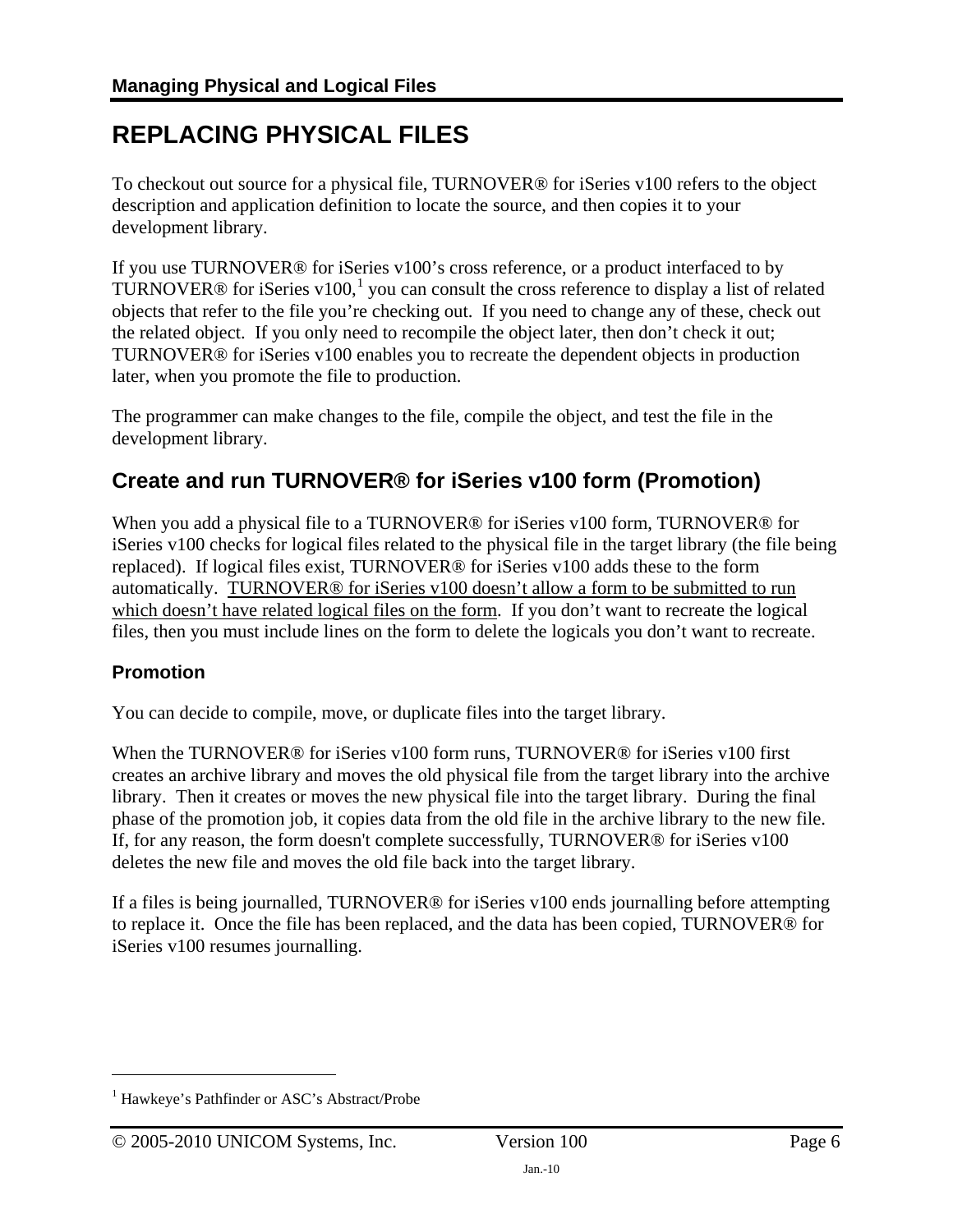If any problems are encountered during the promotion run, or if your applications *Archive objects* parameter is set **Yes**, TURNOVER® for iSeries v100 keeps the archive library on the system, otherwise it deletes the archive library (and the old physical file) at the end of the TURNOVER® for iSeries v100 job.

#### **Data**

When a file is replaced, the data is normally copied from the old file of the target library to the new file, member by member using the copy command with format option of **\*MAP \*DROP** (the normal default). Alternatively, you can specify copy format parameters of **\*NOCHK** (no check, no tell), **\*NONE** (don't copy the data), or **\*FROMFILE** (the data is copied from the from file to the new file). The default copy method is determined from the application definition parameter *Field mapping default for copy file command*. You can override this on the TURNOVER® for iSeries v100 form by editing the form, selecting the physical file line with option **2**, and changing the **FMTOPT** parameter.

If TURNOVER® for iSeries v100 cannot successfully copy the data from the old file to the new one, the form ends with warning messages and retains the old copy of the file in the archive library.

**Note:** For more instruction on how TURNOVER® for iSeries v100 can manage the data conversion of a file during promotion, consult any of the following documents:

- TURNOVER® for iSeries v100 Supplement entitled *Using the CHGPF Command with TURNOVER® for iSeries v100* (**#49**)
- TURNOVER® for iSeries v100 Supplement entitled *The TURNOVER® for iSeries v100 Change Process* (**#14**)
- *TURNOVER® for PDQ v100 User Guide and Reference*.

#### **File members**

If a multiple-membered file is being replaced, TURNOVER® for iSeries v100 recreates the file with all the members that were in the physical file.

If you need to add or remove members to the file, you must do so using a post-run command. Edit the form and select the file line with option **12** and then use the **ADDPFM** or **RMVM** command.

## <span id="page-6-0"></span>**Overriding Create Physical File (CRTPF) parameters**

The same rules apply when replacing files as when creating new files, as described earlier in this supplement.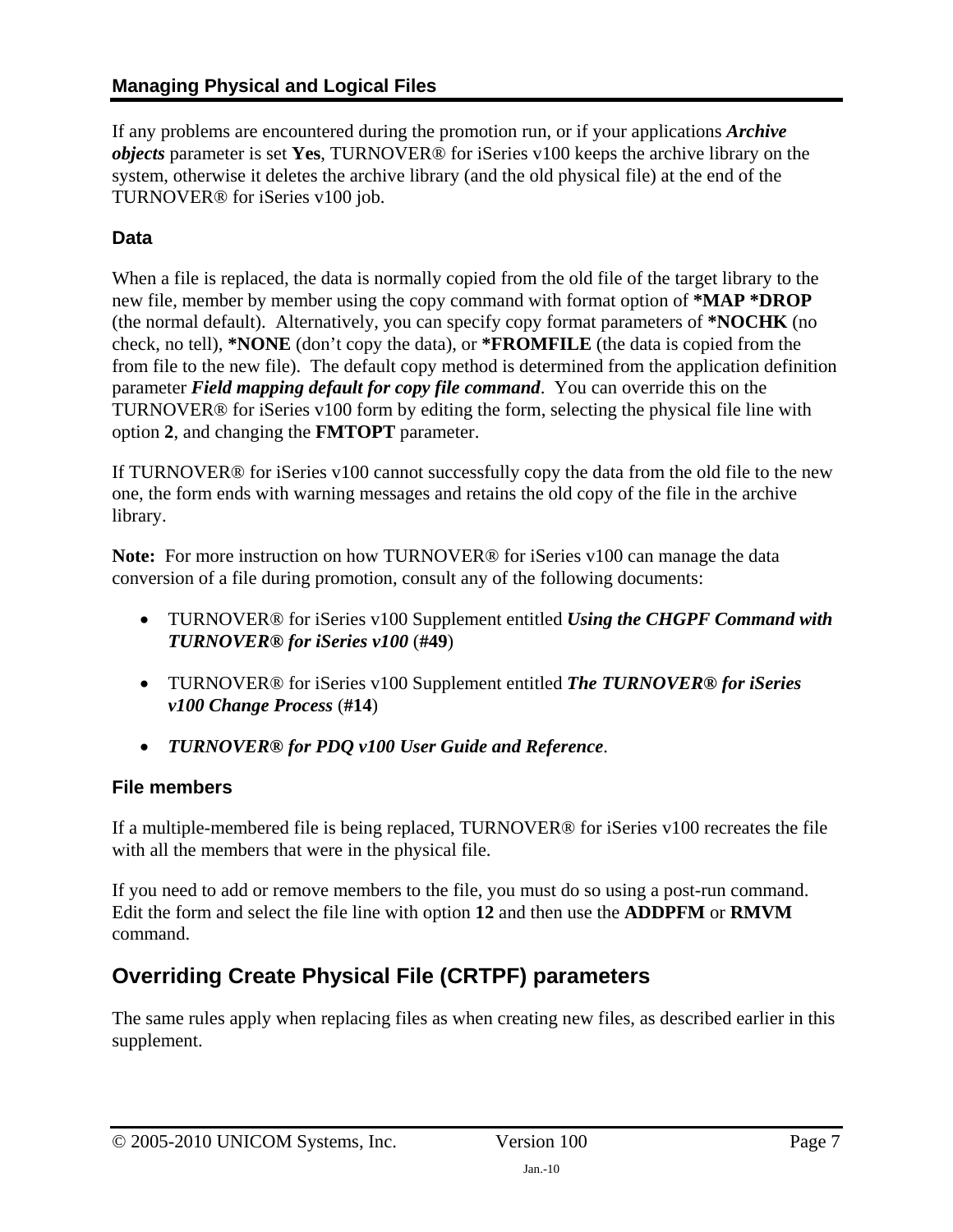## <span id="page-7-0"></span>**DELETING PHYSICAL FILES**

To delete a physical file, add a line to a form for the object and specify an action code of **D** (delete).

After you've completed editing the form, TURNOVER® for iSeries v100 inserts lines on the form to delete all related logical files for the physical file being deleted.

## <span id="page-7-1"></span>**NEW LOGICAL FILES**

Logical File (LF) source code is created in a development library and then promoted into target test or production libraries. The method of promotion is always copy source and compile the object, no matter what the application definition default setting in the line defaults. The method can be overridden in the LF type code, but it's usually best to allow the default method of **CSCO** to be used for logicals.

### <span id="page-7-2"></span>**File members**

Normally, TURNOVER® for iSeries v100 creates the logical file with one member (member name equal to file name), however, you can create or add additional members in several ways. TURNOVER® for iSeries v100 doesn't automatically replicate members from the test file.

You may add additional members to the file after the file is created using a post-run command. Edit the form, position to the last line of the form, press **F18=Commands**, and type the **ADDLFM** command.

Alternatively, you can override the create logical file command on the TURNOVER® for iSeries v100 form. To do so, edit the TURNOVER® for iSeries v100 form, select the logical file line with a **10**, and enter the appropriate *physical file data member* parameters.

#### <span id="page-7-3"></span>**Data**

If data exists in the related physical file(s), a logical file index is built at the time the logical file is created. If the physical file and logical files are on the same form, then they're created with no data.

## <span id="page-7-4"></span>**Overriding Create Logical File (CRTLF) parameters**

Create parameters can be specified by referring to a reference object, a test object or, when replacing an existing logical file, the old object. Occasionally, you may want to specify explicitly the parameters to be used when creating a particular logical file.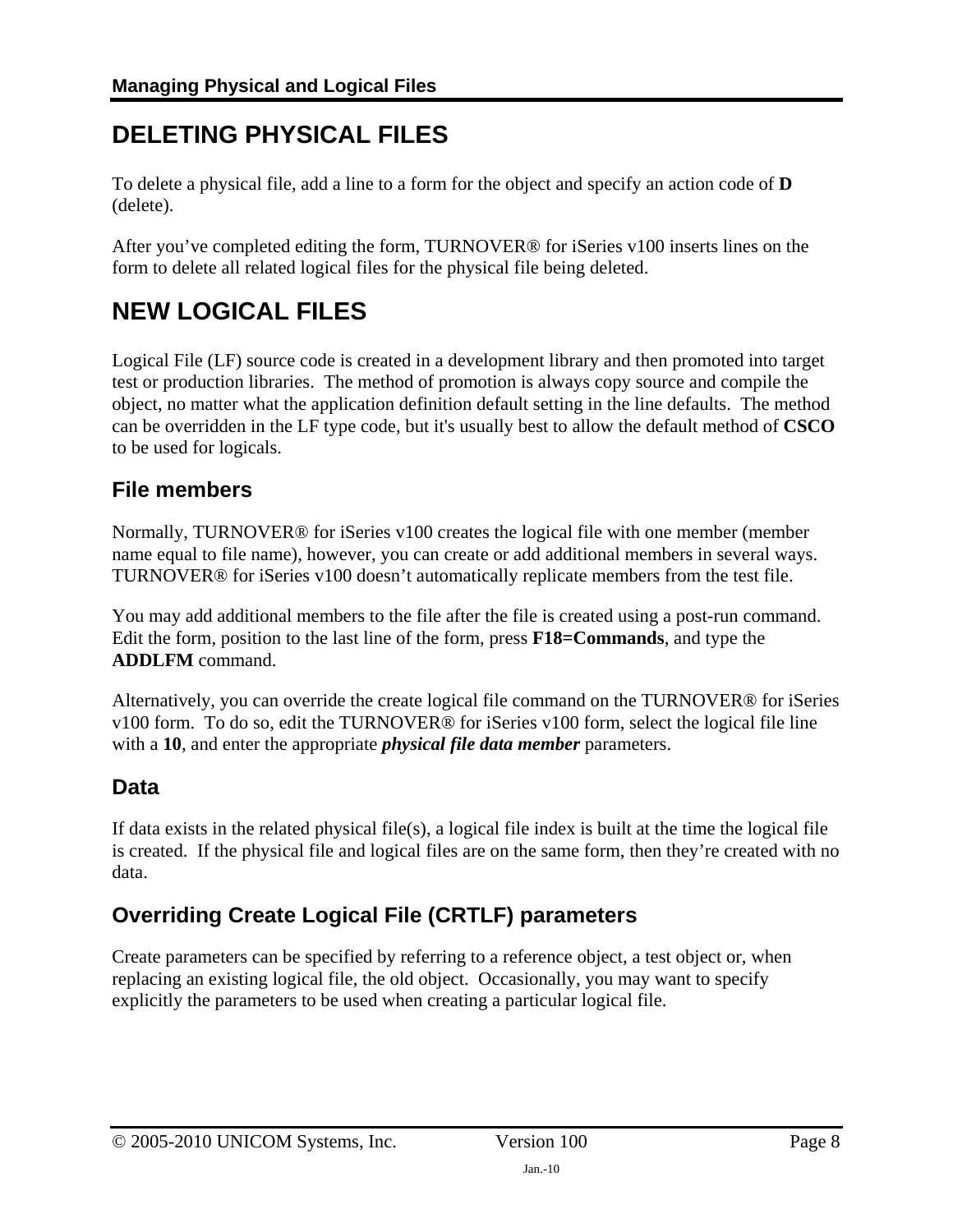#### **Changing defaults on the Create LF command**

The **CRTLF** command associated with the object type LF can be changed within TURNOVER® for iSeries v100 without affecting the version in the command in QSYS. To do this, select Main Menu option **8** and then option **4**. Type **2** next to the object type you want to change. Prompt the create command and change the parameters you want to change. **Caution:** This change applies to all applications defined to TURNOVER® for iSeries v100 on your system.

#### **Setting create parameters using a reference object**

Certain logical file parameter values can be assigned to the new file based on the old file, the test file, or a reference file. Parameters set this way include any parameter you can change using a change logical file command. The *Create parameters* field value determines how these values are set when the file is promoted.

You can set up reference objects such as:

#### **REFLF**, **REFPF**, **REFMSGF**, **REFPGM**, **REFCMD**, **REFDSPF**, **REFPRTF** . . .

in your production library, and then type **REF\*** in the *Create Reference Object* field for the form line. TURNOVER® for iSeries v100 parses together "REF" and the object type code (for example, CLP) and then looks for that reference object. TURNOVER® for iSeries v100 uses that as the reference object.

The Create parameter default values are as follows:

- **P=** Use the target object as a reference for relevant parameters when creating this object. If the object is new, use the named reference object (**REF\*** or equivalent), if present. If the reference object is specified but is not found, an error is issued. If the *Reference object* is not specified (i.e. is blank), TURNOVER® for iSeries v100 uses the create command defaults, as specified on the TURNOVER® for iSeries v100 Object Type File command field as if this field had been coded **S**. If the application is a multi-level application, and *Create parameters* is **P** and a production object exists at a higher level, TURNOVER® for iSeries v100 uses the production object as the reference object and sets the *Create parameters* code to **R**.
- **T=** Use the from-object as a reference for parameters when creating this object. If the object doesn't exist in test, use the named reference object or the TURNOVER® for iSeries v100 type command defaults. **Note:** This value cannot be used on the remote computer.
- **S=** Use the command in the TURNOVER® for iSeries v100 Object Type file for the create object command.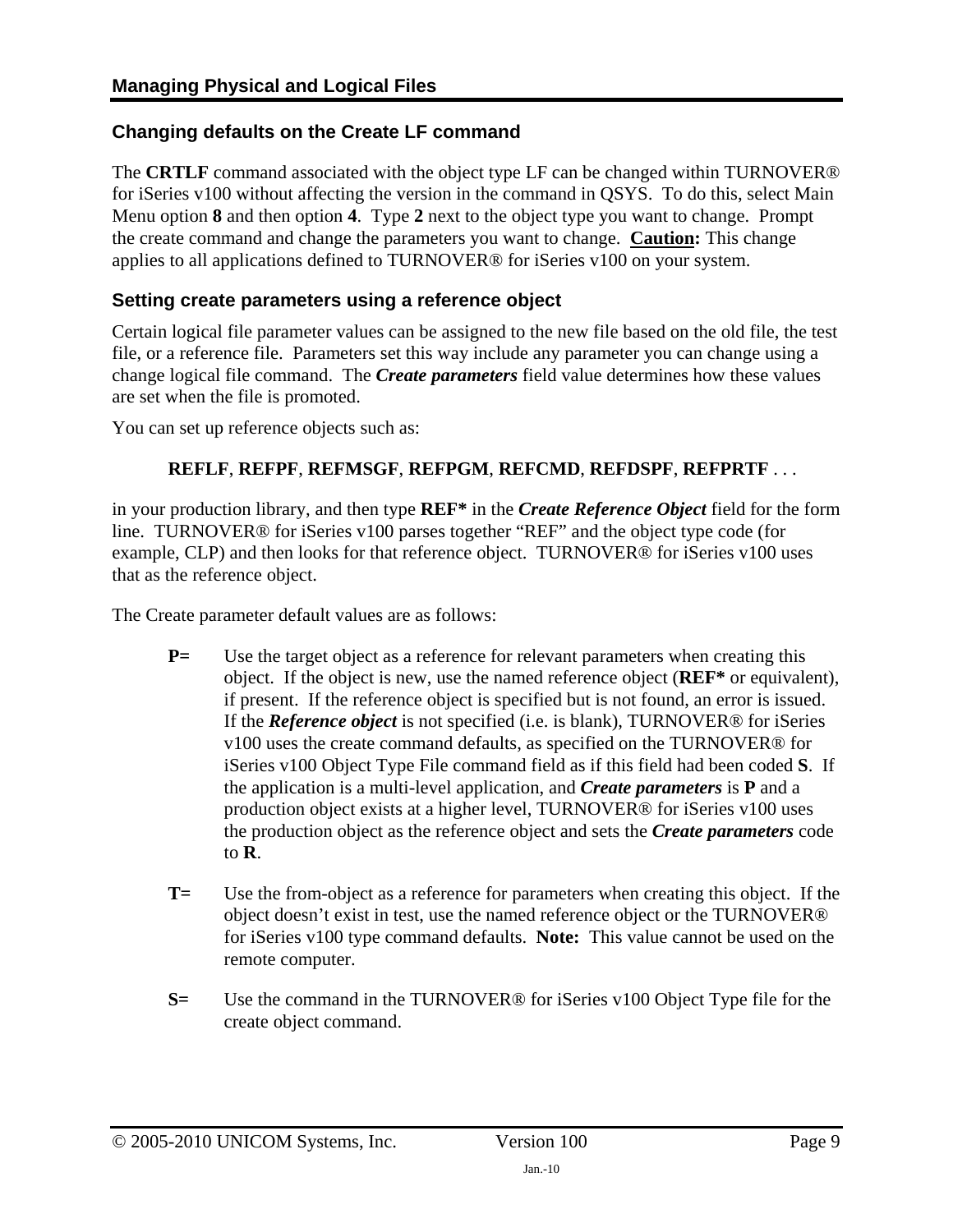- **R=** Use the named object (entered in the space provided on the panel) as a reference when creating this object. If the reference object doesn't exist, TURNOVER® for iSeries v100 issues an error message.
- **C=** Parameters are specified explicitly when a line is added to form.

#### **Overriding file creation parameters**

Occasionally, you may want to override logical file parameters specified for the create command or reference object (see *[Overriding Create Logical File \(CRTLF\) parameters](#page-7-4)* on page **[8](#page-7-4)**).

You can change (override) the create logical file command parameters that you want to use. To do so, edit the TURNOVER® for iSeries v100 form and select the form line containing the file using option **10,** and then override the command parameters. Also, from your Programmer Worklist, you can use option **36** (*Compile*) and press **F4** to prompt. TURNOVER® for iSeries v100 remembers the parameter settings when it creates the object; and if you change the same file again later, TURNOVER® for iSeries v100 prompts you to include the same overrides. For more information, see the *Line Defaults* section in *Chapter 1* of the *TURNOVER® for iSeries v100 User Guide*, the *Changing a form line* section in *Chapter 6* of the *TURNOVER® for iSeries v100 User Guide*, and the *Using create command overrides* section in the *TURNOVER® for iSeries v100 Developer's Guide*.

#### **Change the file using a post-run command**

If you want, you can include a post-run command to change or manipulate a file after it has been created by TURNOVER® for iSeries v100. To enter a post-run command, edit the TURNOVER® for iSeries v100 form and type a **12** on the form line for your file. Additionally, you can use option **38** (*Pre/post-Cmds*) from your Programmer Worklist. Type the post-run command. TURNOVER® for iSeries v100 associates this command with the file. If you change it again later, TURNOVER® for iSeries v100 prompts you to include the same post-run command again.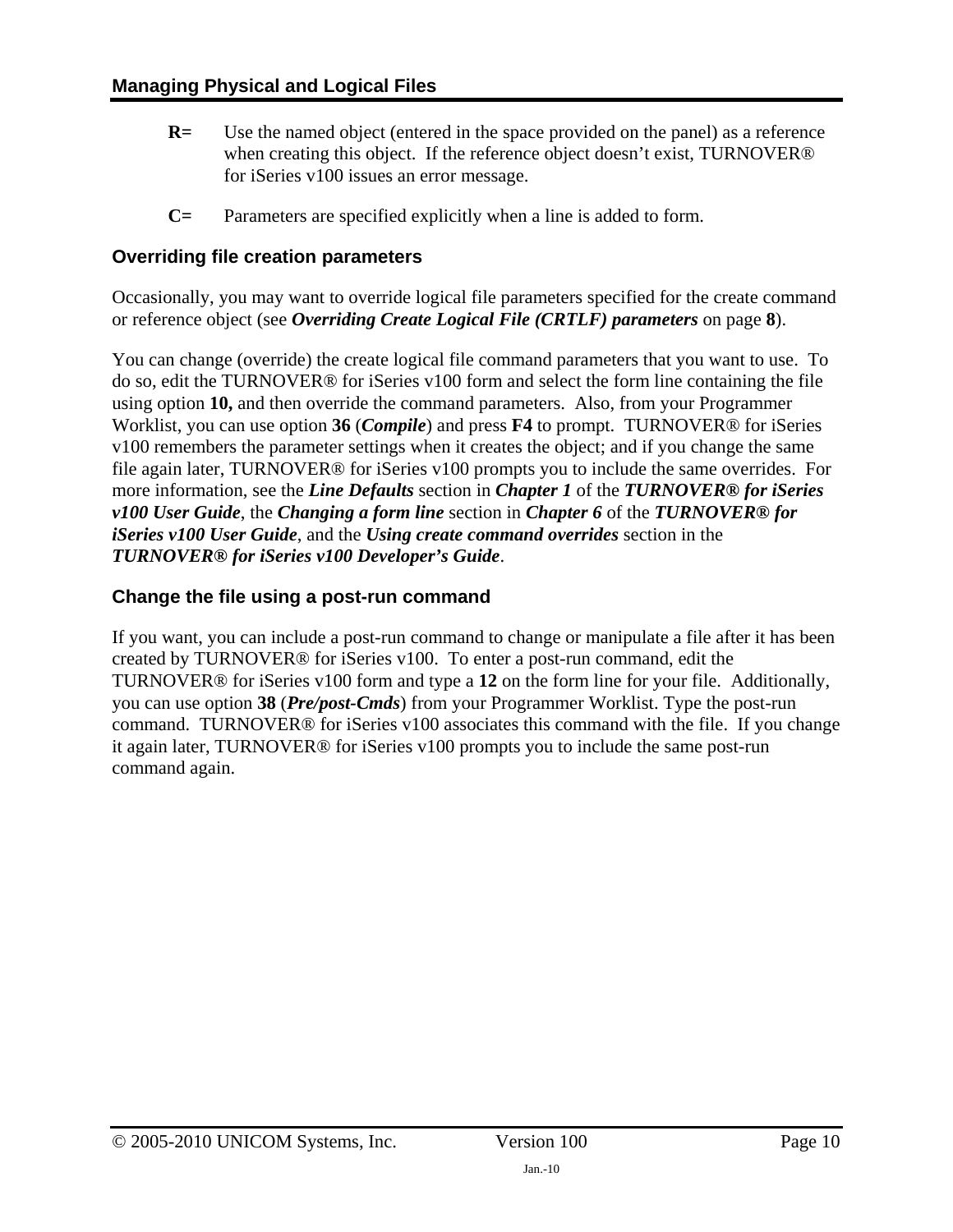## <span id="page-10-0"></span>**REPLACING LOGICAL FILES**

To checkout out source for a logical file, TURNOVER® for iSeries v100 refers to the object description and the application definition to locate the source, and then copies it to your development library.

If you use TURNOVER® for iSeries v100's cross reference, or a product interfaced to by TURNOVER® for iSeries v100,<sup>[2](#page-10-2)</sup> you can consult the cross reference to display a list of related objects that refer to the file you're checking out. You can check out the related object(s). If you only need to recompile the object later, then don't check it out; TURNOVER® for iSeries v100 enables you to recreate the dependent objects in production later, when you promote the file to production.

### <span id="page-10-1"></span>**Create and run TURNOVER® for iSeries v100 form (Promotion)**

When you add a physical file to a TURNOVER® for iSeries v100 form, TURNOVER® for iSeries v100 checks for logical files related to the physical file in the target library (the file being replaced). If logical files exist, TURNOVER® for iSeries v100 adds these to the form automatically. TURNOVER® for iSeries v100 does not allow a form to be submitted to run that doesn't have related logical files on the form. If you don't want to recreate the logical files, then you must include lines on the form to delete the logicals you don't want to recreate.

#### **Promotion**

 $\overline{a}$ 

#### **Note: Logical files are always compiled in TURNOVER® for iSeries v100.**[3](#page-10-3)

When the TURNOVER® for iSeries v100 form runs, TURNOVER® for iSeries v100 first creates an archive library and moves the old logical file from the target library into the archive library. Then it creates or moves the new logical file in the target library.

If you replace a physical and logical file on the same form, then the physical file and related logical file(s) will all be in the archive library. The new PFs and LFs are created in the target library.

If you're replacing only a logical file, then the related physical file has the old and new access paths associated with it until you remove the archive library. This method facilitates rapid recovery, if you decide to replace the new file with the old one.

<span id="page-10-2"></span><sup>2</sup> Hawkeye's Pathfinder or ASC's Abstract/Probe

<span id="page-10-3"></span><sup>3</sup> For exceptions to this rule, see *Why We Always Compile Logical Files* on page 14.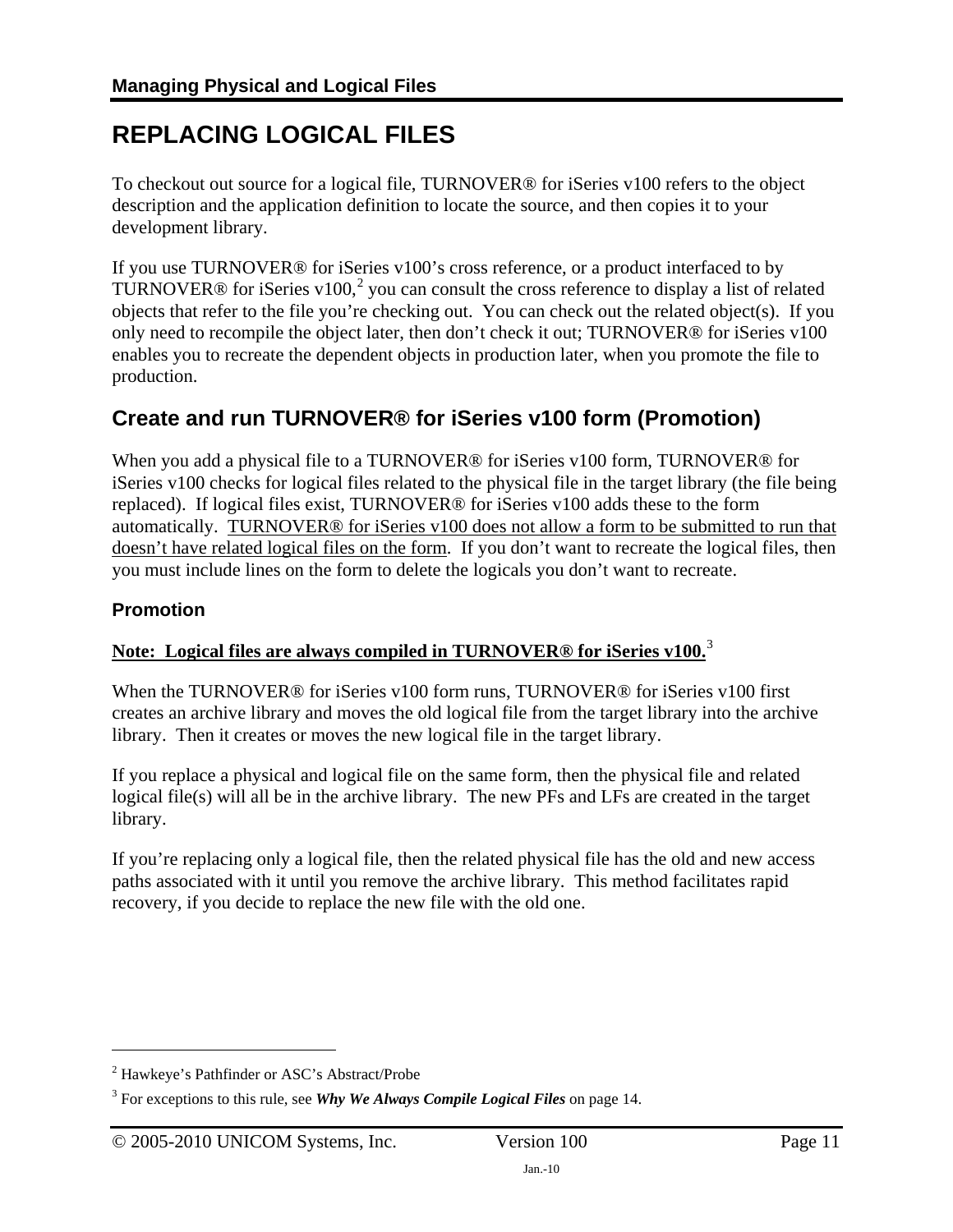#### **Managing Physical and Logical Files**

If any problems are encountered during the promotion run, or if your application's *Archive objects* parameter is set **Yes**, TURNOVER® for iSeries v100 keeps the archive library on the system, otherwise it deletes the archive library (and the old logical file) at the end of the TURNOVER® for iSeries v100 job.

#### **Data**

When a logical file is replaced, if the physical file is populated with data, the access path is built when the logical file object is created.

#### **File members**

If a multiple-membered logical file is being replaced, TURNOVER® for iSeries v100 recreates the file with all the members that were in the original logical file.

If you need to add or remove members or restructure the logical files member relationships to the related physical file members, you must do so using a post-run command. Edit the form position the last line on the form, press **F18=commands**, and then use the **ADDLFM** or **RMVM** command.

### <span id="page-11-0"></span>**Overriding Create Logical File (CRTLF) parameters**

The same rules apply when replacing files as when creating new files, as described earlier in this article.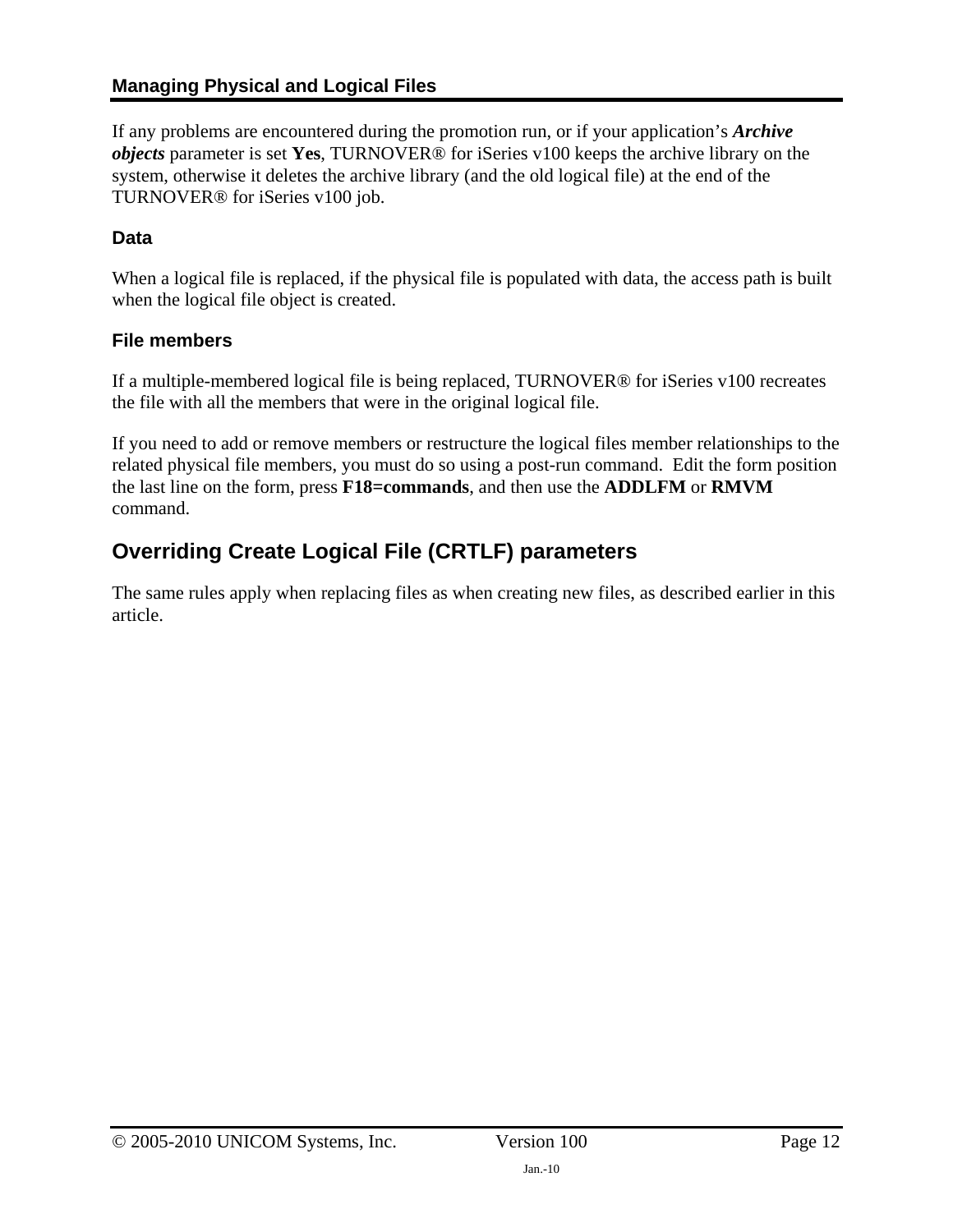## <span id="page-12-0"></span>**DELETING LOGICAL FILES**

To delete a logical file, add a line to a form for the object and specify an action code of **D** (delete).

## <span id="page-12-1"></span>**DUPLICATING FILES INTO EXPLODE LIBRARIES**

Explode libraries can be defined where you have an application which manages multiple divisions, companies, or a similar organizational entity. This feature lets you create a data library for each organizational entity and maintain them in parallel. When TURNOVER® for iSeries v100 promotes a data object to the primary library, it also duplicates that object into each of the explode libraries.

Physical files are always duplicated into Explode libraries, preserving the members in the file being replaced (if applicable).

Logical files are usually compiled into explode libraries. However, if your promotion method is **CSCD**, **CSMO**, **CD**, or **MO**, then logical files are duplicated into the explode libraries. Before processing a logical file, TURNOVER® for iSeries v100 places the explode library into the library list (**\*FIRST**) and then performs the compile/duplication. If you've overridden the compile command parameters, then TURNOVER® for iSeries v100 uses the overridden version of the command when creating the logical file. You can also define the library list to be used for each explode create operation, if necessary.<sup>[4](#page-12-3)</sup>

If reference (**REF\***) objects exist in an Explode library, TURNOVER® for iSeries v100 uses the reference object for assigning create parameters and authority, if the *Create Parm* and *Authority* parameters on the TURNOVER® for iSeries v100 form line are set to **R**.

### <span id="page-12-2"></span>**Using post-run commands with objects in Explode libraries**

If you use the explode library feature, any post-run command which contains **"&ALLTGT"** (uppercase, including the quotes) in a library parameter are applied repetitively to the primary target library and to each explode library.

 $\overline{a}$ 

<span id="page-12-3"></span><sup>4</sup> See *Defining Explode Data Libraries* in *Chapter 1: Working with Application Definitions* of the *TURNOVER® for iSeries v100 User Guide*.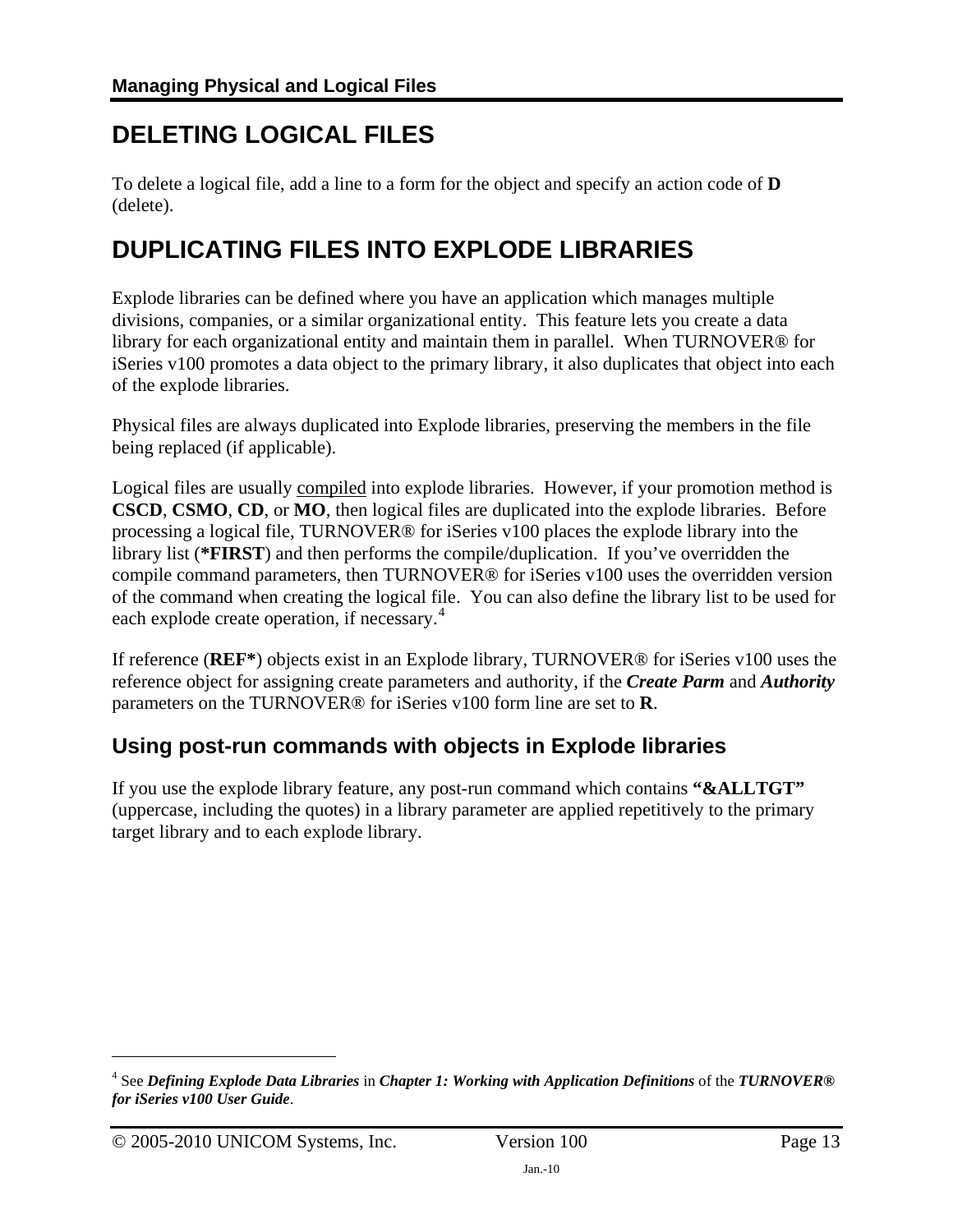## <span id="page-13-0"></span>**WHY WE ALWAYS COMPILE LOGICAL FILES**

To avoid conditions that might result in logical files being created over the wrong physical files, we always create logical files from source, using the **CRTLF** command.

### <span id="page-13-1"></span>**Background**

#### **Logical files and members**

Logical files can contain up to 32 members. LF members can be over one PF member or multiple PF members. LF members can be over multiple PF members held in one or more PFs in one or more libraries. Join LF members can be over multiple PF members. TURNOVER® for iSeries v100 can handle all of these scenarios; all of the following are legitimate:



**Figure 1**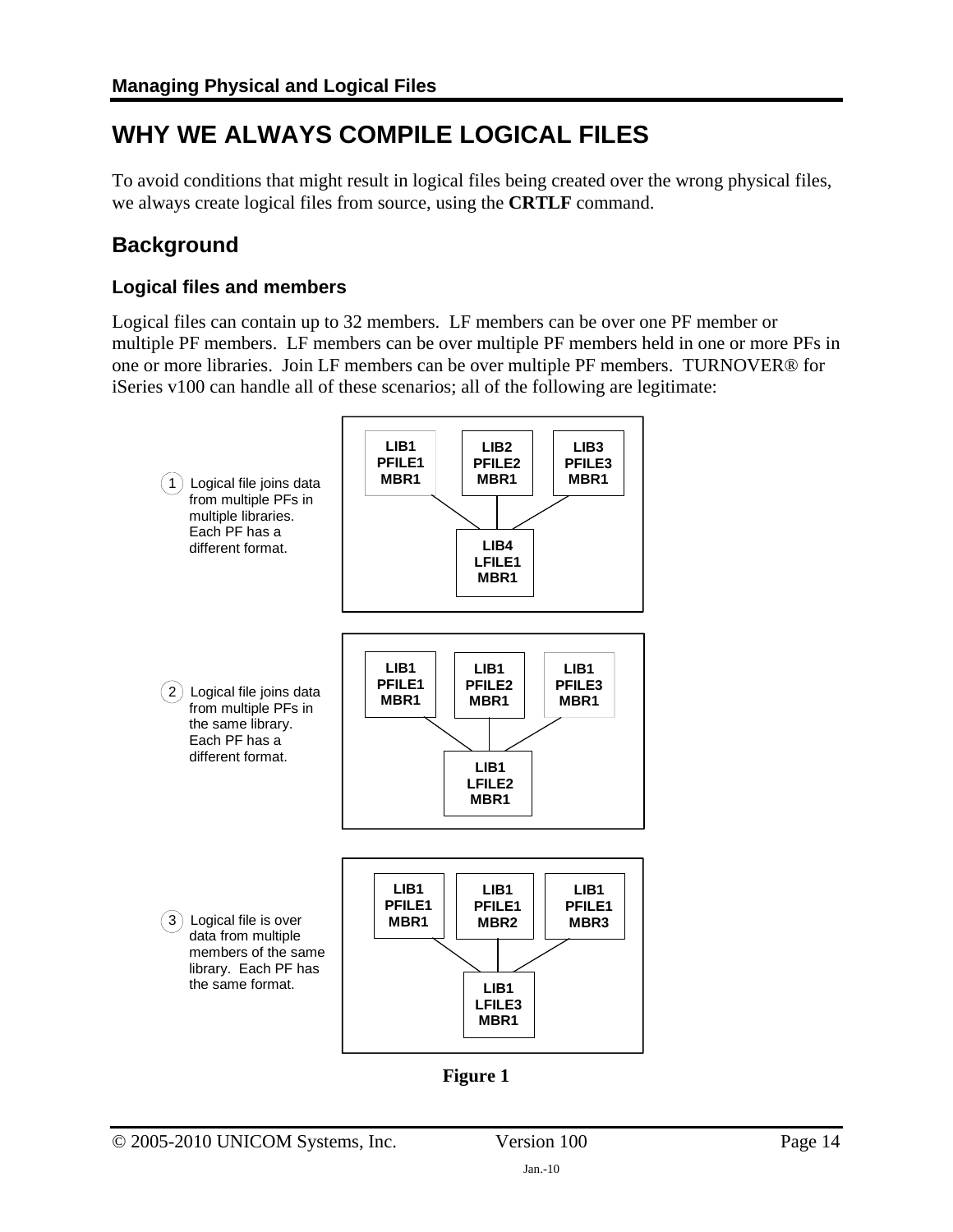### <span id="page-14-0"></span>**Processing**

#### **Replacing logical files**

When replacing LFs, TURNOVER<sup>®</sup> for iSeries v100 preserves members just as they are in the target library. The developer must use a pre- or post-run command – or other methods described earlier – to add or remove members.

#### **Creating new logical files**

When adding new LFs, the standard default is to create a logical file with one member of the same name as the file itself. If additional/different members are desired, then use the post-run command to add or remove members.

#### **User methods other than CSCO**

Where logical files are concerned, methods **MO** (**Move Object**) and **CD** (**Create Duplicate**) are always converted to **CSCO** (**Copy Source**, **Compile Object**) to ensure that the access path is rebuilt over the target physical file(s). If the LF in the from-library is based on a PF in a different library, or if the LF in the target-library is to be based on a PF in a different library, methods **MO** or **CD** could result in errors; therefore, TURNOVER® for iSeries v100 always uses **CSCO** to ensure that the logical is compiled over the correct physical as determined by the library list when the TURNOVER® for iSeries v100 form is run. If the physical and logical are in the same from-library, and the physical and logical are in the same target library, then method **CD** would work; however, for consistency, create object is always used.

#### **Using "Explode" libraries**

When changing PFs, the changed PF is duplicated from the base target library to one or more "explode" libraries. The members and their data are preserved. The data is copied from the old version of the file to the new version within the explode library, member by member, using the **CPYF** command with **\*MAP \*DROP** (the normal default), **\*NOCHK**, **\*FROMFILE**, or **\*NONE** (whatever was specified for the primary library on the TURNOVER® for iSeries v100 form line).

When changing a logical file where explode libraries are used, TURNOVER<sup>®</sup> for iSeries v100 always compiles the logical file into the explode library using the create command specified for the TURNOVER® for iSeries v100 form line. Before each compile, TURNOVER® for iSeries v100 adds the target explode library to the library list in the first position. If specific libraries are specified for each explode library entry, then the library list is replaced with that library list before running each compile.

#### **Exception**

If the method is specified in the type code, then that method is used.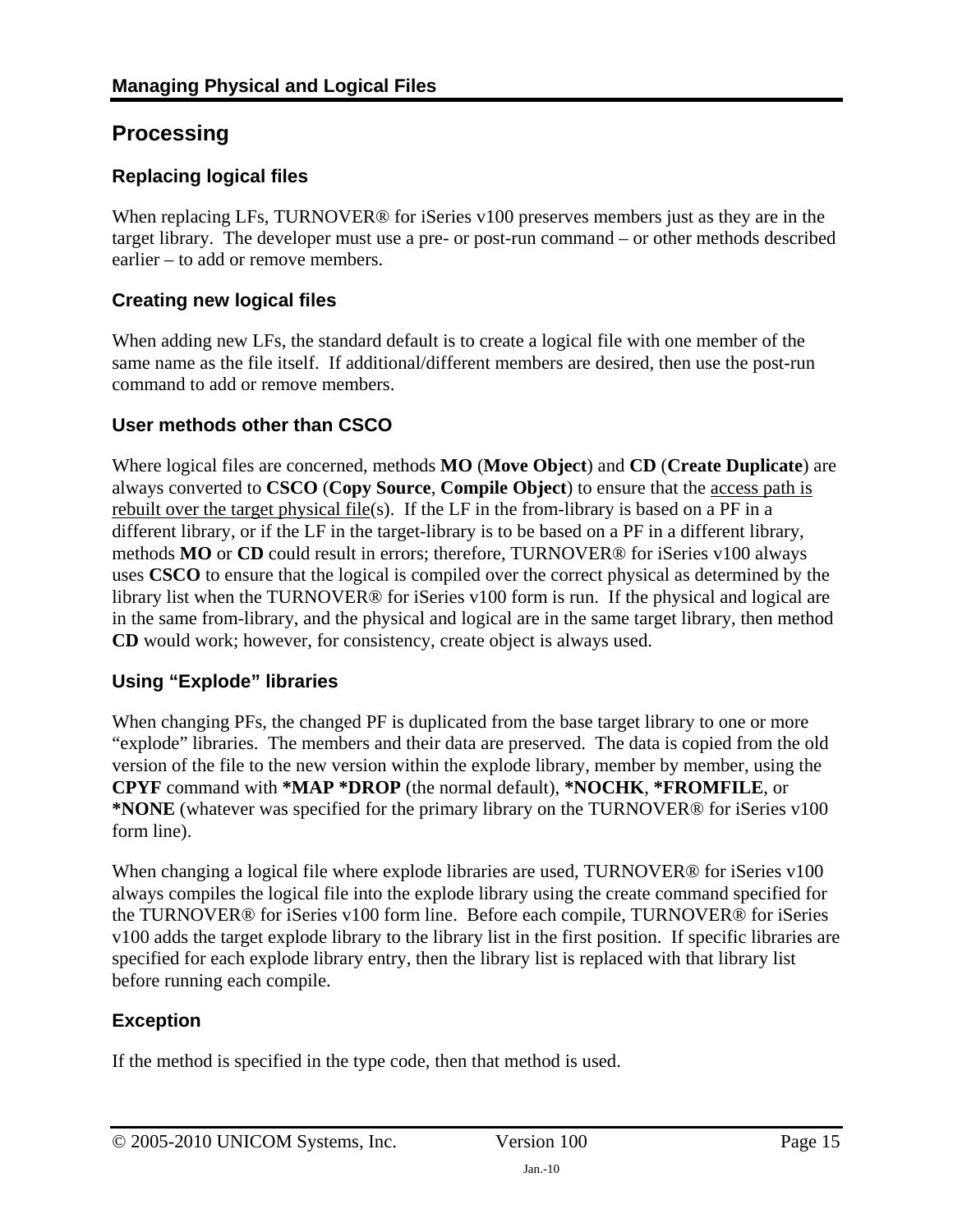## <span id="page-15-0"></span>**DISTRIBUTING PHYSICAL AND LOGICAL FILES**

Object distribution occurs after successful promotion of objects to the application level from which you want to distribute.<sup>5</sup> Source, object or both can be distributed, depending upon settings in the System, Application and Application type code entries<sup>6</sup> (source is always distributed for logical files).

If source is distributed and no source file exists in the target source library, then TURNOVER® for iSeries v100 creates the appropriately named source file.

If no source library is identified in the application definition, then TURNOVER® for iSeries v100 uses  $QTEMP.<sup>7</sup>$ 

Whether or not you compile physical files on the development computer is determined by whether you distributed source, objects or both and, also, the setting of the *Method* parameter on the *Application definition* on the target system.

If you've overridden the create command on the TURNOVER® for iSeries v100 form, then TURNOVER® for iSeries v100 distributes the create command with the distribution and uses the overrides on the target computer; otherwise TURNOVER® for iSeries v100 uses the create command for the PF or LF type that's defined in the TURNOVER® for iSeries v100 global type code entry on the target computer.

Physical files are normally distributed without data. If you specify the TURNOVER® for iSeries v100 form line parameter **CPYFMT** of **\*FROMFILE**, then the data is also distributed and is promoted with the object.

As we discussed earlier, logical files are always compiled (unless the compilation is inhibited by the LF type code entry being set to *Source file name..* **NONE** or a method is specified in the type code). Logical file source is always distributed to all target computers. For this reason, you need to be sure that the application job description has an appropriate library list defined in order to create the logical file correctly.

If, for whatever reason, TURNOVER® for iSeries v100 cannot locate the source on the target computer when recreating a logical file, then it duplicates the logical file object from the distribution library to the target library.

 $\overline{a}$ 

<sup>5</sup> See *Chapter 1: Working with Application Definitions* in the *TURNOVER® for iSeries v100 User Guide*.

<sup>6</sup> See the **Distribution Decision Chart** in the early pages of *Chapter 11: Distributing Changes to Production Computers* of the *TURNOVER® for iSeries v100 User Guide*.

<sup>&</sup>lt;sup>7</sup> We recommend that you create and identify a source library on each target computer. The target source library may be your data library.